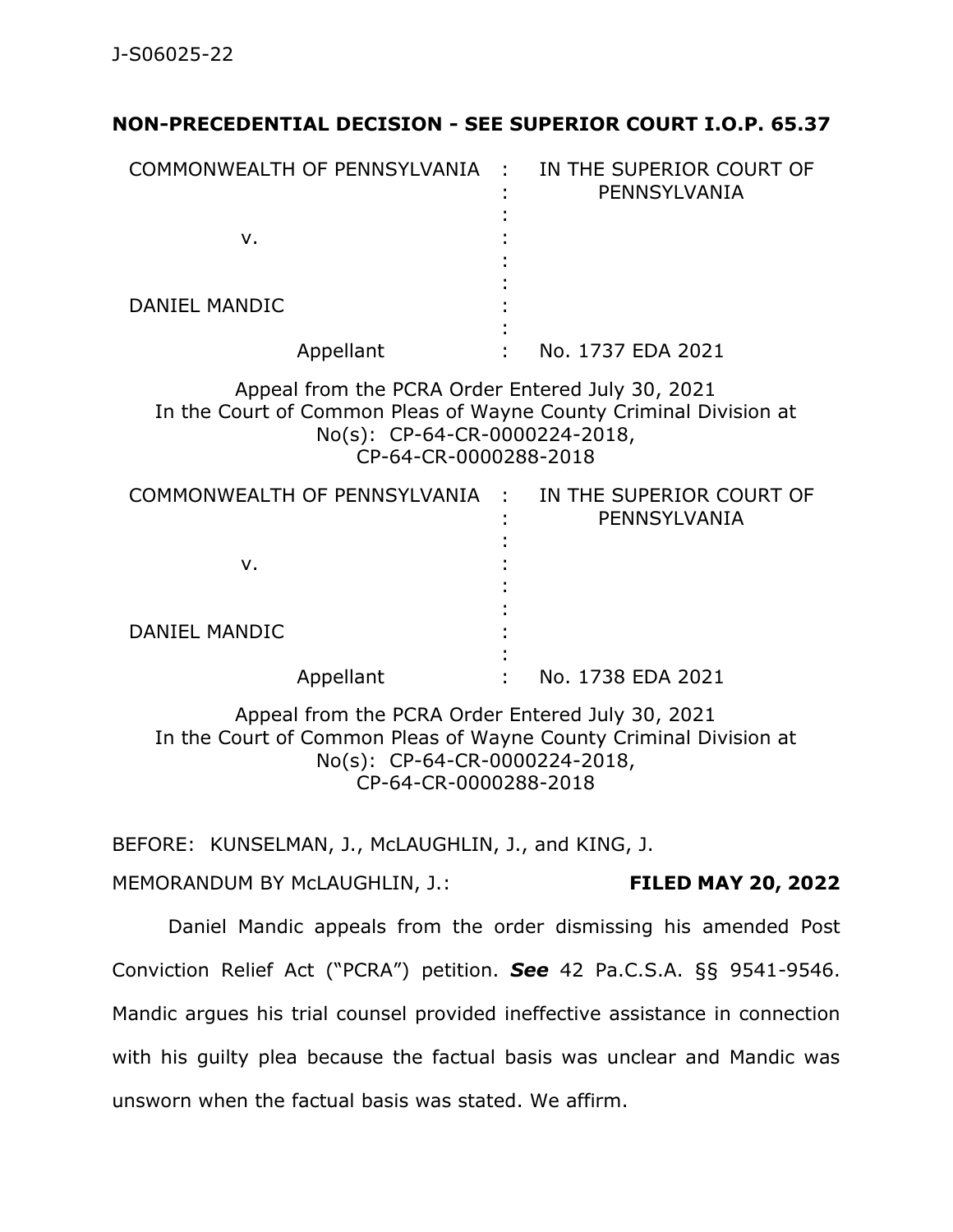While on probation for another matter, Mandic was arrested and charged with committing new crimes on the two above-listed docket numbers. On the first, he was charged with two counts, including one count of persons not to possess firearms and one count of possession of a small amount of marijuana, related to a gun and drugs probation officers found in Mandic's bedroom during a spot check. On the second docket number, Mandic was charged with 20 counts, including five counts of endangering the welfare of children, five counts of simple assault, five counts of terroristic threats, and five counts of recklessly endangering another person. These charges arose from allegations of abuse disclosed by his five children.

On the day of the guilty plea hearing, Mandic completed and signed a written plea colloquy. Among other things, it stated Mandic understood what crimes he had been charged with and the elements of those crimes. *See*  Written Guilty Plea Colloquy, 11/1/18, at 2. It specified that Mandic would be pleading guilty to count one on the first Information – the firearms charge – and counts six through ten on the second Information  $-$  the simple assault charges. *Id.* at 8; *see also* 18 Pa.C.S.A. §§ 6105(a)(1) and 2701(a)(1), respectively. The Bill of Information described the assaults as occurring "on or about or between Sunday, the 1st day of January, 2017 and Sunday, the 31st day of December, 2017." Bills of Information, No. CP-64-CR-0000288-2018, 8/6/18, at 2. Each count listed a different one of Mandic's children as the victim of simple assault. *Id.*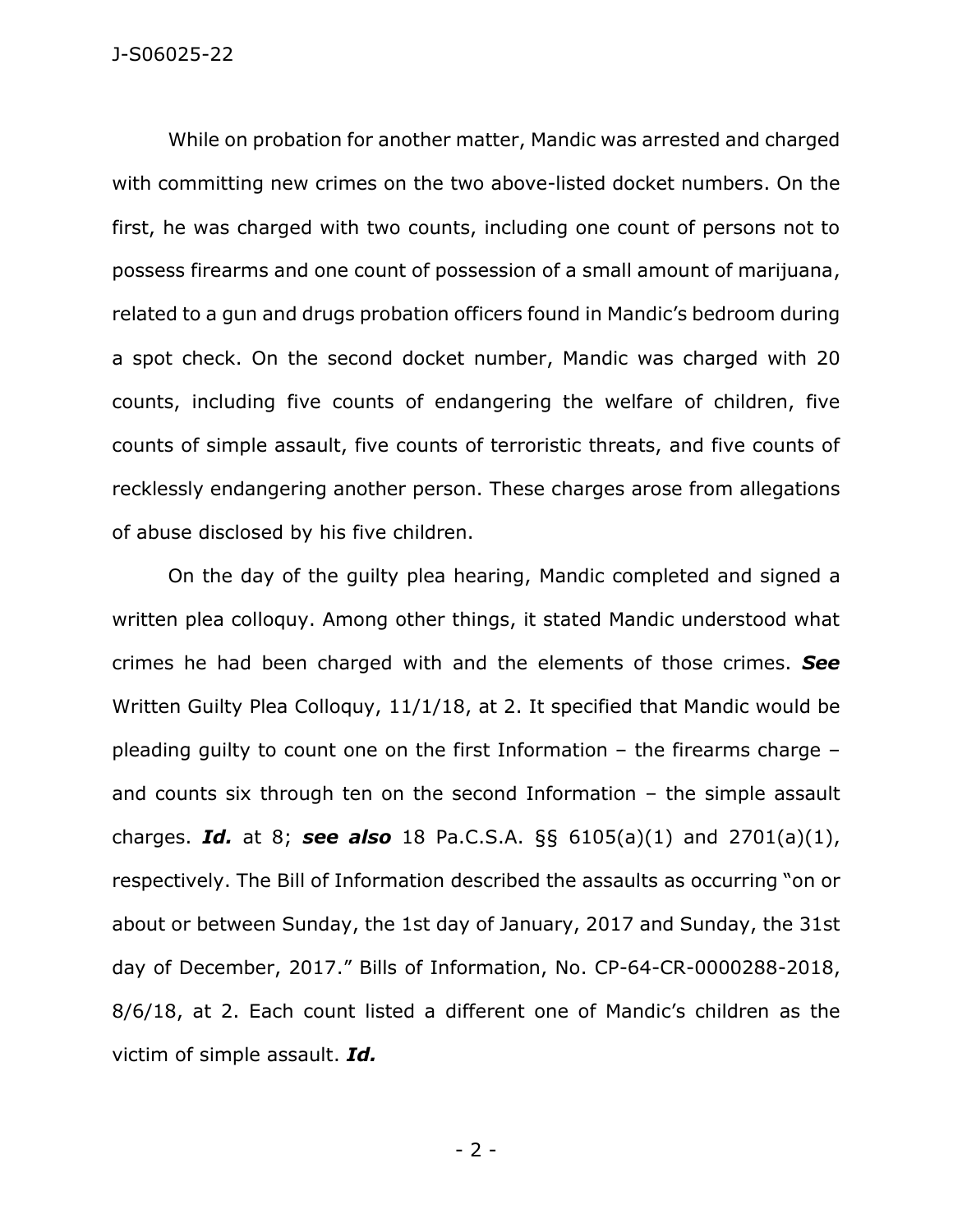At the guilty plea hearing, the Commonwealth stated the factual basis

for the simple assault charges as follows:

[The Prosecutor]: With regard to Case Number 288, [Mandic] is the father of 5 minor children, ages 11, 10, 9, and 8[-]year[-] old twins. During this 2017 calendar year, on more than one occasion, [Mandic] did hit and or kick and or punch and or choke each of the [aforementioned] children which did cause bodily injury to each child.

THE COURT: Is that essentially true, Mr. Mandic?

Mr. MANDIC: Yes.

N.T., 11/1/18, at 5.

Mandic was then sworn in, and the prosecutor administered a guilty plea colloquy on the record. Mandic acknowledged that he signed the written guilty plea colloquy, that he was satisfied with his representation, that he had not been threatened or promised anything, that he was not under the influence of any drugs or alcohol, and that he understood he was surrendering his rights to a jury trial and the maximum penalties he might receive for his crimes. *Id.* at 5-8. Mandic reaffirmed his desire to plead guilty, and the court admitted the written colloquy into evidence. *Id.* at 7-8. The prosecutor stated that Mandic and his attorney had signed the Bills of Information, indicating the counts to which Mandic had pleaded guilty. *Id.* at 8.

At the sentencing hearing, the Commonwealth made the following argument regarding the incidents of child abuse:

First of all, with regard to Case Number 288, which is the child abuse case, in [Mandic]'s statement, I was taken aback by his excuse that this was simply disciplining his children and not abuse.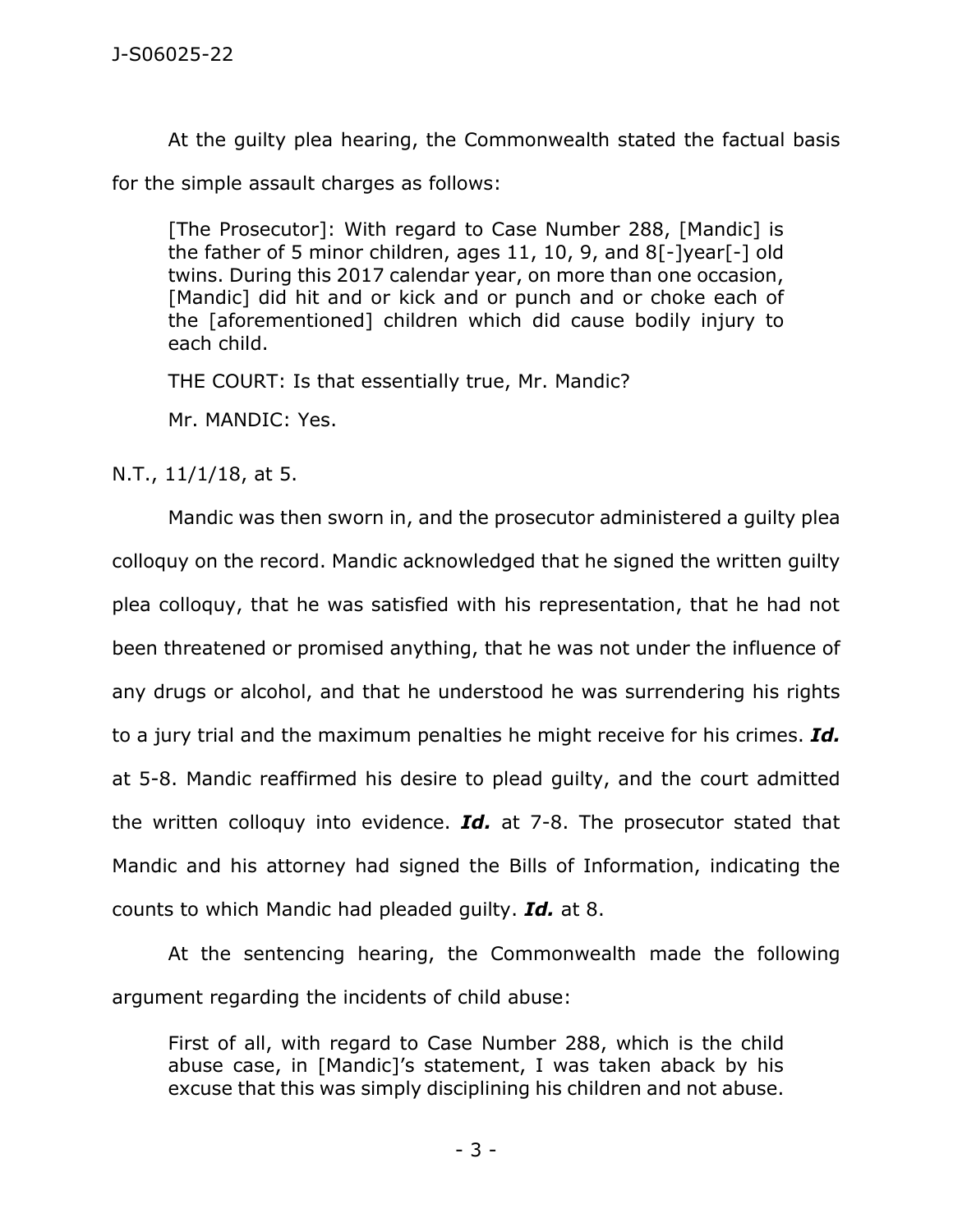I acknowledge that in the law there is a fine line between discipline and abuse. But what [Mandic] did is so far from that line. I'm going to read a couple of excerpts for you from the 11, 10, 9, and two 8[-]year[-]old victims on their account of what [Mandic] did to them. He beat them with a belt. He grabbed the female from the front of her neck and lifted her off the ground and held her this way until she stopped struggling. [He] held a knife to the male child's [sic], he held a knife to the male child's throat and threatened to cut his throat as punishment for taking a piece of candy. He hit the kids with belt in the face and the head. He punched them in the stomach. He pushed a child's head through the wall. The children were afraid that they were going to die. The oldest female would help the other children. 11 years old, would hold ice on their bruises after he beat them. Your Honor, that is not discipline, that is child abuse. [Mandic] states that his older two children ended up just fine because he did these things to them, but then on page number 10 of the pre-sentence Investigation, it notes he never even met one of his children that he states ended up just fine because he did this to them.

N.T., 12/20/18, at 5-6.

Mandic's attorney argued that Mandic has accepted that what he did as

a "course of conduct" with his children in 2017 was perpetrating abuse. *Id.* at

8. He explained that Mandic had been abusing drugs and alcohol at the time

and had subsequently sought help and tried to rehabilitate himself. *Id.* at 8-

11. Mandic exercised his right to allocution, stating that he was "way out of

line, with the disciplining and the abuse." *Id.* at 11-12.

Prior to imposing sentence, the court acknowledged that it read and was informed by the pre-sentence investigation report ("PSI").<sup>1</sup> Regarding the incidents of child abuse, the court made the following comments:

The victims are an 11[-]year[-]old female, a 10[-]year[-]old female, a 10[-]year[-]old male, an 8[-]year[-]old female, and

\_\_\_\_\_\_\_\_\_\_\_\_\_\_\_\_\_\_\_\_\_\_\_\_\_\_\_\_\_\_\_\_\_\_\_\_\_\_\_\_\_\_\_\_

 $1$  The PSI report is not included in the certified record.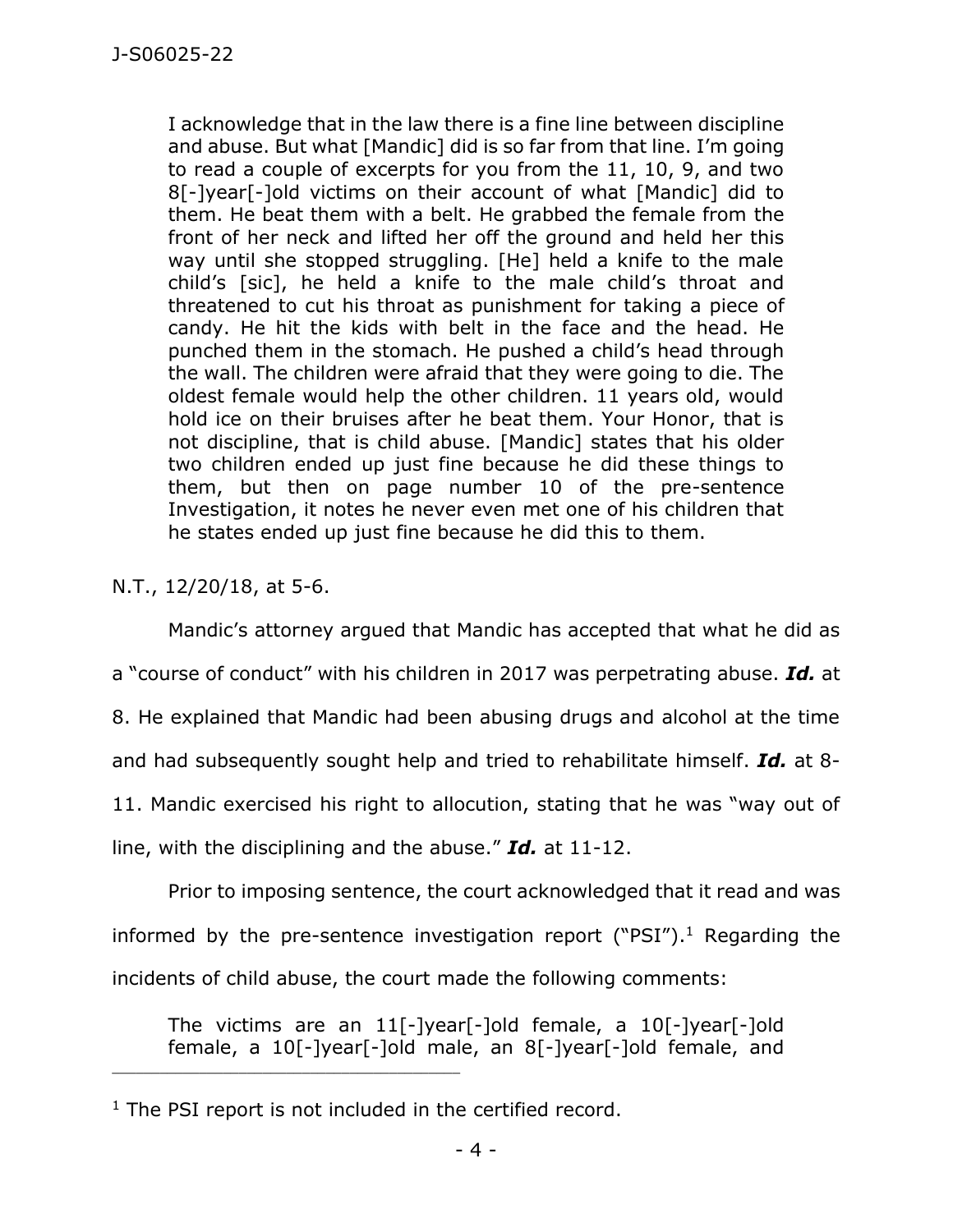another 8[-]year[-]old female. The alleged abuses ran from January through December of 2017. 12 months of a nightmare for these children. And the District Attorney, I guess, stole my intended references, so I'm not going to repeat them here. But to threaten to cut off a child's fingers with a knife because you say he stole gum. He stole a piece of gum, that's all it was. And that as soon as he stole it. And if he stole it[,] it's probably because he was starving. You pushed [a child's] head through a wall. And ... . the one you held up by the throat, told the officials that she thought she was going to die. [Another child] disclosed that one time you had a gun in your hand and you threatened to shoot her with it. My goodness. There are literally millions of couples out there that would sacrifice their right arm to have a child. And you, for at least 12 months, repeatedly, victimized these children. I don't think you have any idea how trauma, trauma such as you subjected your children to, how it can ruin their lives. Ruin them, through no fault of their own. When I read the account of this incident, I really got sick. I got sick to my stomach. What in the world are you thinking? In regards to calling your children derogatory names, you admit it that you did that and stated it occurred often. These [sic], a child is a gift. A child is a gift to the parents. Why, why would you ever want to do this to the gifts you received? And I emphatically dispute your statement that you were under the impression this is a form of discipline and not abuse. Sir, you went through supervision with Wayne County Children and Youth Services and I presided over that. And your physical abuse of the children was a matter that was brought to light during those proceedings. And that predated this by years. You knew what you were doing was abusing those children. You said to the officer I love my children. I love my children. I love my children. I love my child so much I'm going to threaten to cut her finger off. I love my children so much I'm going to hold her up and shake her until she stops squirming. I love my children so much I'm going to threaten her with a gun. There's something very sick in your head. Very sick. And you said you love your children but they're going to be in trouble one day. Well that last part of your statement is certainly true. I haven't followed the recent case and I don't know how much trouble they're in. But having been exposed to children who are suffering this kind of trauma in other cases, I'm sure these children are an absolute mess because of you. You've robbed them of so much that they could have had in life.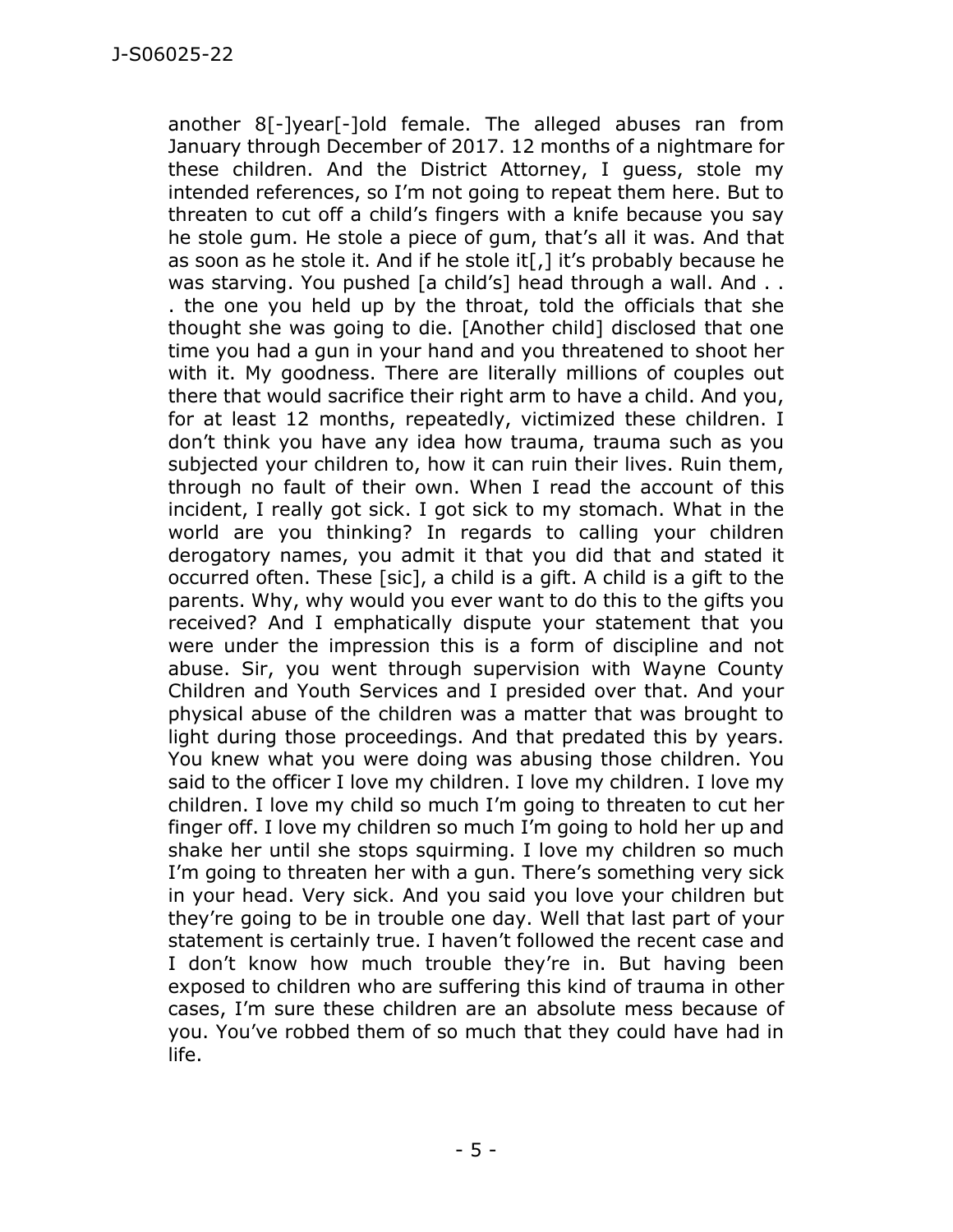*Id.* at 13-15.

The trial court sentenced Mandic to 36 to 72 months in prison for the firearms conviction and five consecutive terms of 11½ to 24 months in prison for the simple assault convictions. The aggregate sentence was 93½ to 192 months' imprisonment. Each term was at the upper end of the standard guidelines range. Mandic filed a post-sentence motion, which the court denied. On direct appeal, we affirmed the judgment of sentence. *Commonwealth v. Mandic*, No. 485 EDA 2019, 2019 WL 6652092, at \*4 (Pa.Super. Dec. 6, 2019).

Mandic filed the instant, timely PCRA petition, and the court appointed counsel, who filed an amended petition. The court held a hearing at which Mandic and his trial counsel testified.

PCRA counsel argued that at the plea hearing, although Mandic only pleaded guilty to "five instances of simple assault," the prosecutor, when stating the factual basis, "[set] forth a period of time, a calendar year of 2017, and then [said,] on more than one occasion he did either this or he did that." N.T., 3/22/21, at 11. PCRA counsel claimed the factual basis was therefore "a nebulous statement," because "more than one occasion . . . can be more than five occasions," and "we don't know on how many occasions" an assault took place. *Id.* at 11-12.<sup>2</sup>

\_\_\_\_\_\_\_\_\_\_\_\_\_\_\_\_\_\_\_\_\_\_\_\_\_\_\_\_\_\_\_\_\_\_\_\_\_\_\_\_\_\_\_\_

<sup>2</sup> Mandic raised other issues before the PCRA court, which he has not pursued on appeal.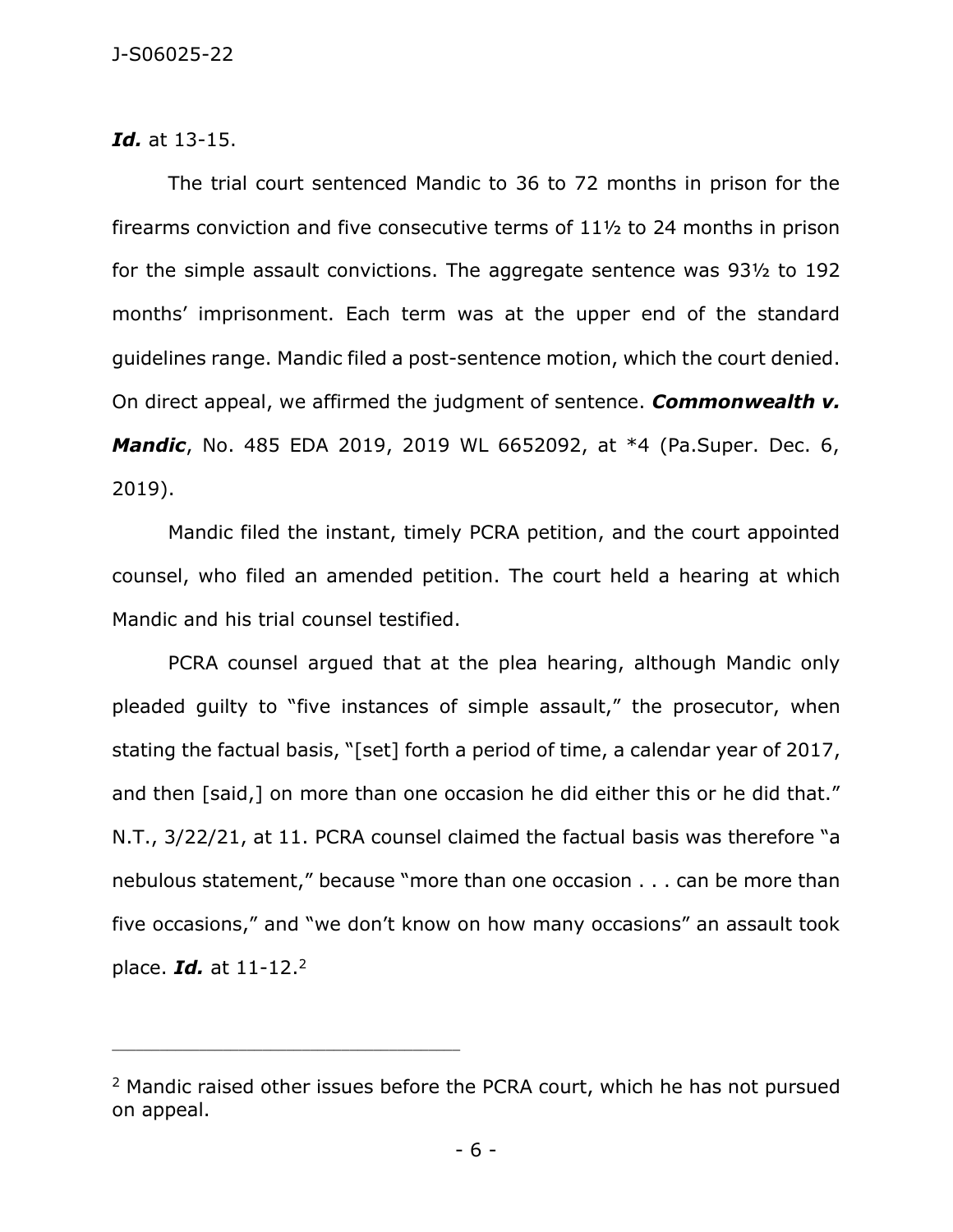Trial counsel testified that he did not contest the factual basis for the guilty pleas because "the assertions of the Commonwealth came within the parameters of the definition of simple assault. And the agreement was to accept and enter a plea to those specific simple assault charges." *Id.* at 11. Trial counsel also explained that "in context," there were five counts of assault as the counts were "relating to the multiple victims." *Id.* at 12.

Trial counsel further testified that in exchange for pleading guilty to five counts of simple assault and one firearms charge, the Commonwealth agreed to drop other charges, of which there had been over 20, and agreed not to object to a defense request for a concurrent sentence. *Id.* at 8. One of counsel's goals had been to have the felony charges dismissed and reduce the number of counts and sentencing exposure. *Id.* at 24-25. Trial counsel explained that to revoke the guilty plea would have resulted in "bringing back those twenty some odd offenses [which] would be, as I said, a crushing prosecution." *Id.* at 16. He testified that Mandic did not express hesitation about pleading guilty, and counsel said he would not have recommended withdrawing the plea, even after sentencing, based on the initial number of charges Mandic had been facing. *Id.* at 15-16. He stated the PSI had recommended the court impose a 50- to 120-month sentence. *Id.* at 16-17.

Mandic testified that he asked counsel twice to "pull his plea." *Id.* at 30. He stated the first time was "when I got the report of like what they said I was doing with the kids, and I didn't feel comfortable pleading to the simple assaults because with the punching and throwing in the walls and the choking,

- 7 -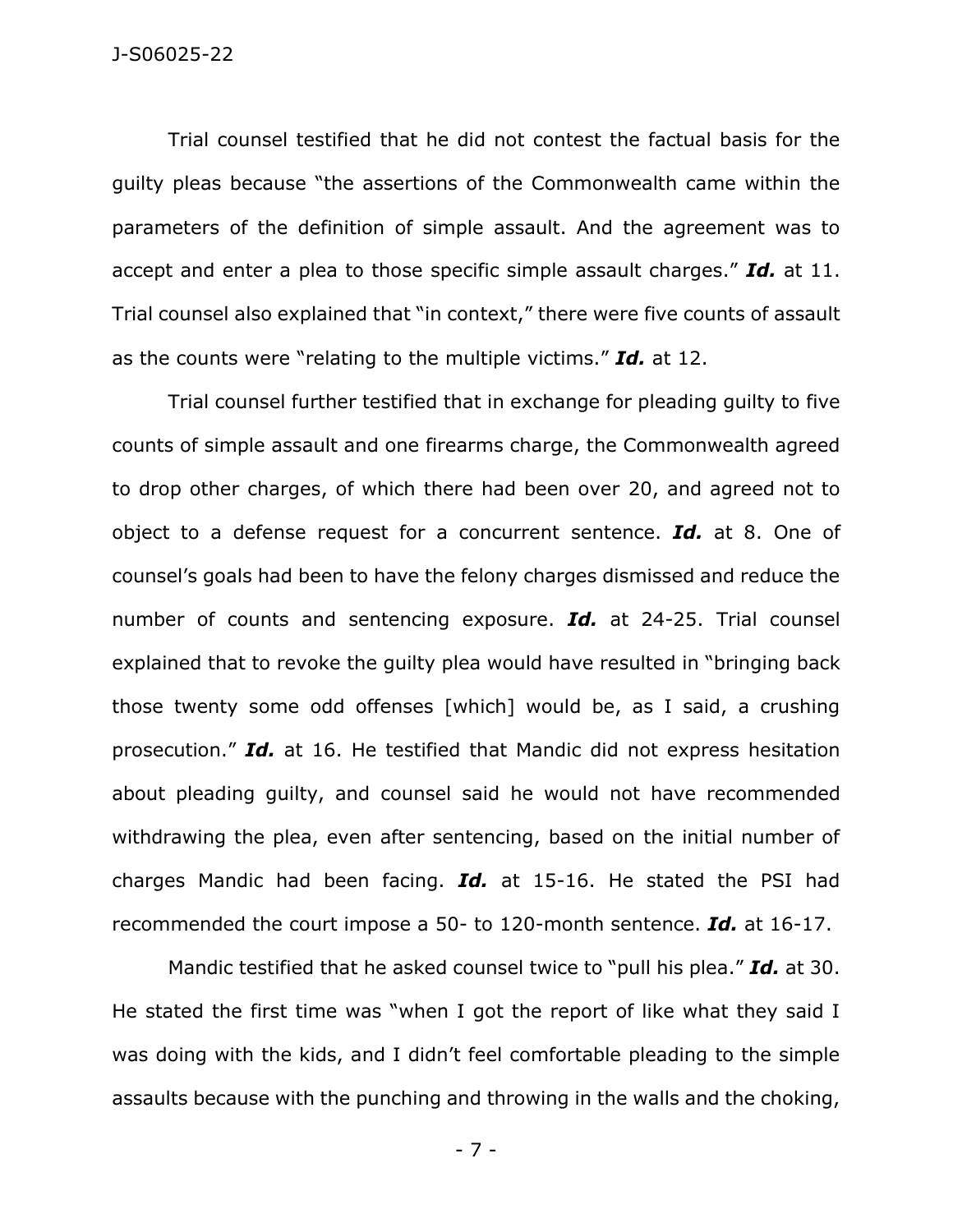J-S06025-22

I didn't do that. And I told him that." *Id.* at 30. However, counsel, "put his hand on my shoulder and said that's a simple assault. That's all you're pleading to." *Id.* He claims he also asked counsel prior to the sentencing hearing about revoking his guilty plea, but that counsel "told me to relax and be careful what I say because he didn't want the Judge to pull my plea. He said if you want to be home by next Christmas, just trust me." *Id.* at 30. Mandic also stated that when the prosecutor read the factual basis, counsel "put his hand on me and said I got this, I got this. So, I was waiting for him to say something, and, the gavel hit, and he didn't say a word." *Id.* at 31.

The PCRA court denied the petition. It found that Mandic "agreed with the factual allegations as read into the record by [the prosecutor] at the guilty plea hearing," and did not express a desire to withdraw his guilty plea prior to sentencing. PCRA Court Opinion, July 30, 2021, at 2-3. The court found trial counsel had informed Mandic of the possible sentences he may receive, and "[n]o evidence was presented that [Mandic] did not knowingly, voluntarily, and intelligently enter his guilty plea to five (5) counts of Simple Assault." *Id.* at 3.

Mandic appealed. He frames his issues as follows:

1. Is the PCRA Court's finding that [Mandic] failed to establish entitlement to relief supported by the record and free of legal error?

2. Did [Mandic] establish that his plea was entered upon a defective and unsworn factual basis and was plea counsel ineffective for failing to object or otherwise challenge the validity of same?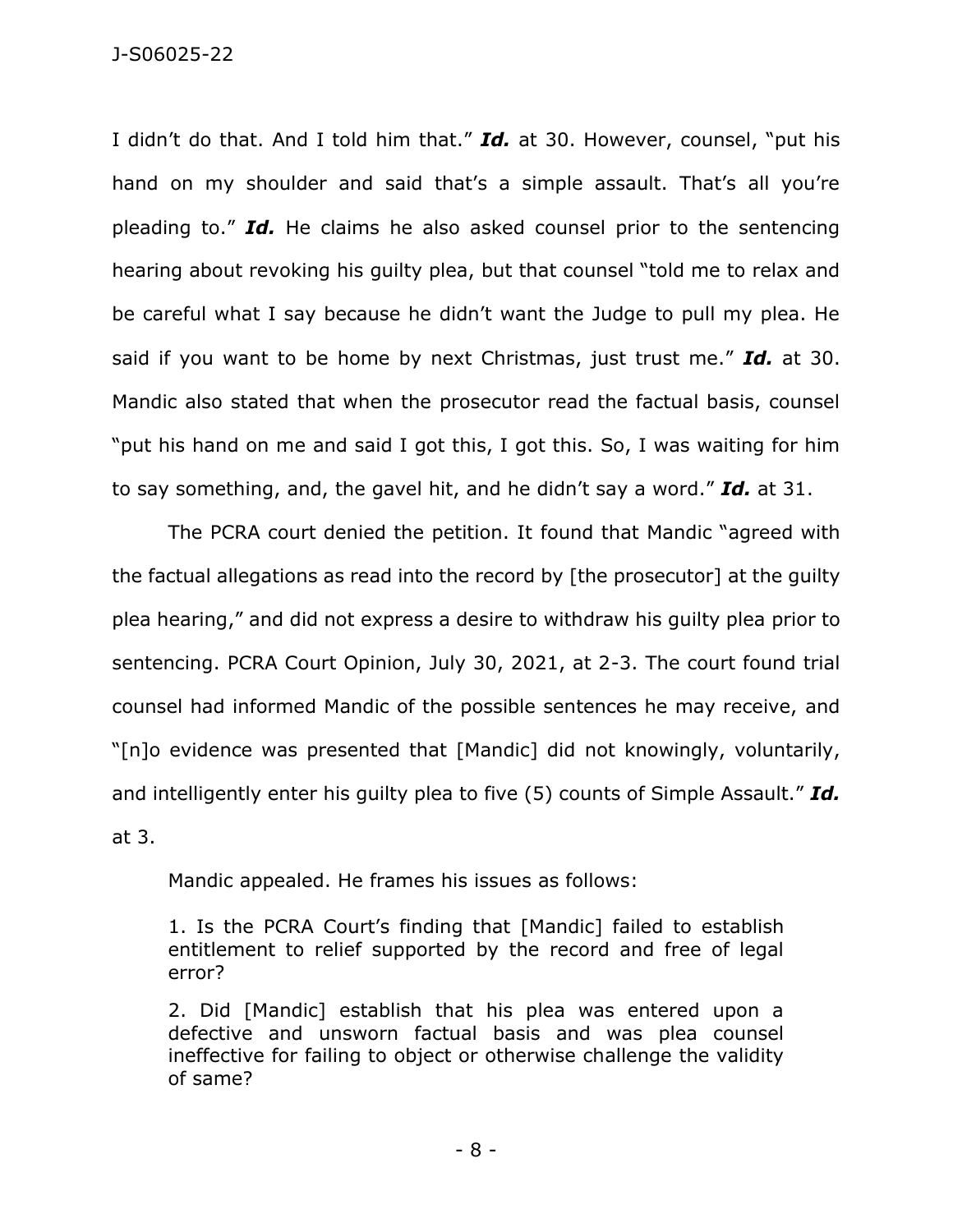Mandic's Br. at 11 (suggested answers omitted).

Mandic argues that his guilty plea colloquy was defective because he was not under oath at the time the prosecutor stated the factual basis for the plea. Mandic's Br. at 13. Mandic claims he could therefore neither "agree nor disagree" to the factual basis read by the prosecutor, and "[a]s a result, the factual basis is a nullity and the plea should be rendered invalid." *Id.* at 17.

Mandic further argues that the factual basis for the plea "was not concretely defined (but rather implied a course of conduct as opposed to five discrete instances)." *Id.* at 17. He claims that as a result, "at the time of sentencing, more instances of abuse/assault (and even other crimes) were considered over and above that to which [Mandic] had pleaded guilty[.]" *Id.* at 12-13; *see also id.* at 17 ("The Sentencing transcript reveals that the [c]ourt considered facts and circumstances beyond five (5) incidents of assault for which [Mandic] accepted responsibility"). Mandic asserts that due to the unspecific factual basis, given when he was unsworn, his plea was not knowingly, intelligently, or voluntarily entered, and his plea counsel provided ineffective assistance in failing to object to the guilty plea or move to withdraw it either before or after sentencing. *Id.* at 17-18.

We review the PCRA court's decision to determine whether it is "supported by the evidence of record and . . . free of legal error." *Commonwealth v. Ligon*, 206 A.3d 515, 518 (Pa.Super. 2019). We grant great deference to the PCRA court's factual findings but apply a *de novo* standard of review to the court's legal conclusions. *Commonwealth v. Diaz*,

- 9 -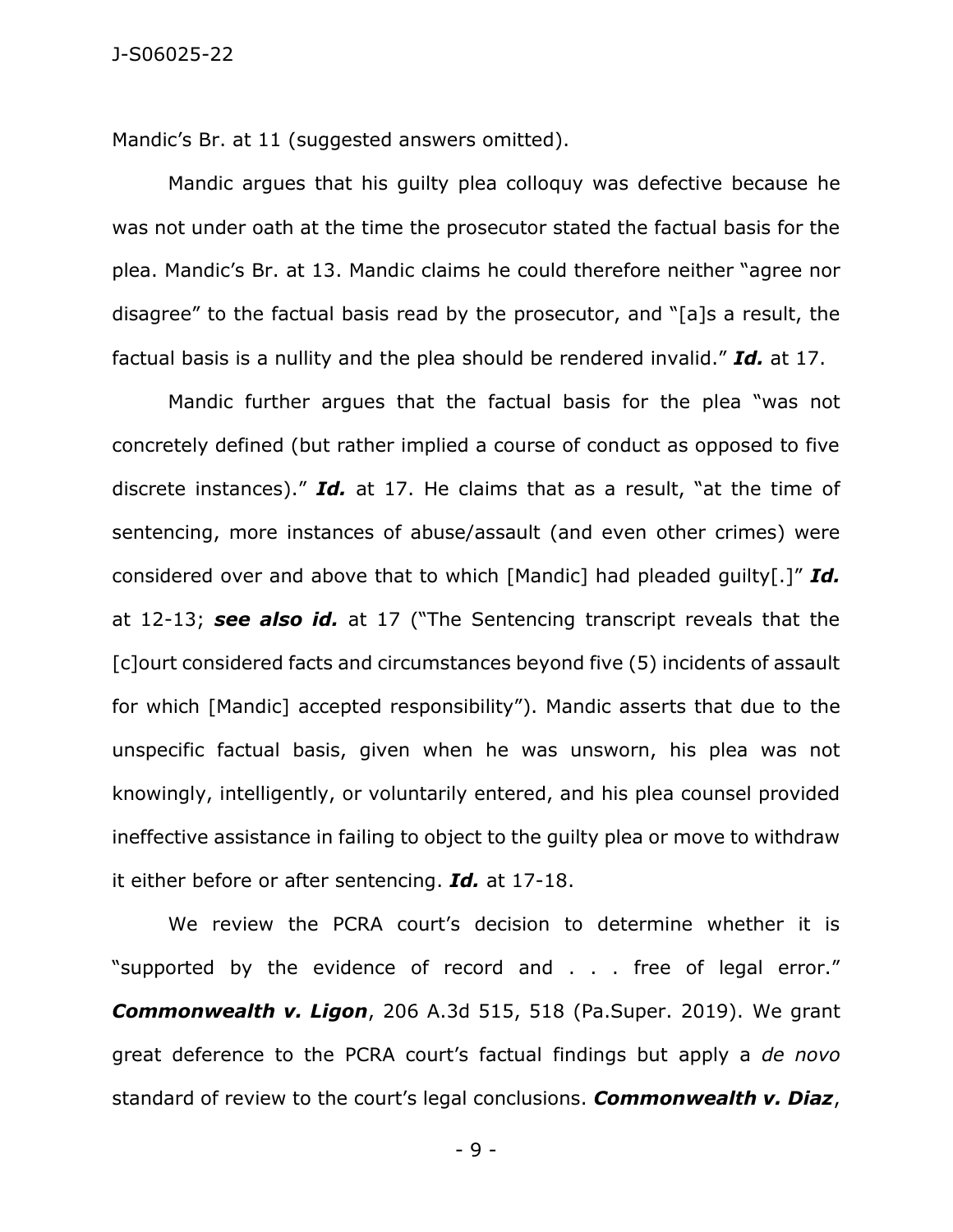183 A.3d 417, 421 (Pa.Super. 2018), *aff'd*, 226 A.3d 995 (Pa. 2020). This Court is not bound by the rationale of the PCRA court and may affirm its decision on any basis. *Id.*

A PCRA petitioner advancing a claim of trial counsel ineffectiveness must plead and prove each of the following:

(1) the underlying legal claim is of arguable merit; (2) counsel's action or inaction lacked any objectively reasonable basis designed to effectuate his client's interest; and (3) prejudice, to the effect that there was a reasonable probability of a different outcome if not for counsel's error.

*Ligon*, 206 A.3d at 519. Counsel is presumed to be effective until the petitioner has proven otherwise. *Id.*

"Allegations of ineffectiveness in connection with the entry of a guilty plea will serve as a basis for relief only if the ineffectiveness caused appellant to enter an involuntary or unknowing plea." *Commonwealth v. Allen*, 732 A.2d 582, 587 (Pa. 1999). We may consider the totality of circumstances surrounding the plea to determine whether this standard is met. *Commonwealth v. Bedell*, 954 A.2d 1209, 1212 (Pa.Super. 2008). For a plea to be voluntary, counsel's advice in connection with the plea must fall "within the range of competence demanded of attorneys in criminal cases." Id. (citation omitted). For a plea to be knowing, the plea colloquy must "demonstrate that the defendant understood what the plea connoted and its consequences." *Id.* (citation omitted). A factual basis for the charges is required in order "to protect a mistaken plea to an offense that is not actually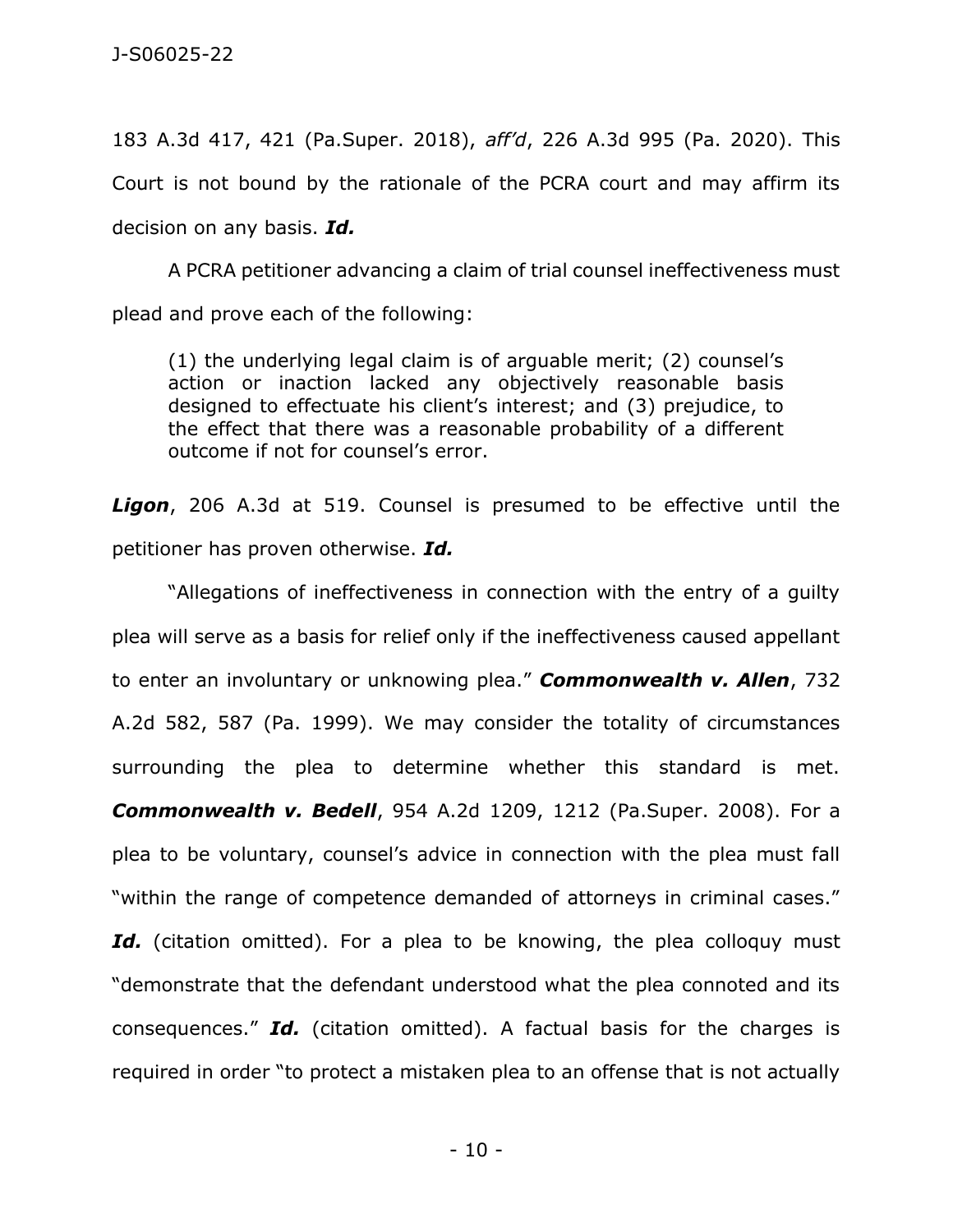implicated by the defendant's conduct." *Commonwealth v. Flanagan*, 854 A.2d 489, 503 (Pa. 2004). Any omission or defect will only invalidate a guilty plea if the surrounding circumstances do not "disclose that the defendant had a full understanding of the nature and consequences of his plea and that he knowingly and voluntarily decided to enter the plea." *Commonwealth v. Fluharty*, 632 A.2d 312, 315 (Pa.Super. 1993). A defendant's disappointment in the resulting sentence does not evince that a plea was unknowing or involuntary. *Bedell*, 954 A.2d at 1212.

We agree with the PCRA court that Mandic has failed to prove that any ineffectiveness caused him to enter an involuntary or unknowing plea. Counsel's advice to plead guilty to five counts of simple assault in exchange for a reduction in the total number of charges was within the range of competence demanded of attorneys. *Bedell*, 954 A.2d at 1212. The transcripts of the guilty plea hearing and PCRA hearing show that Mandic understood that he was pleading guilty to five counts of simple assault, and that in exchange, the Commonwealth would reduce the number of counts and his overall sentencing exposure. Mandic was also aware of the potential sentences for these charges.

We are unpersuaded that the factual basis lacked specificity, such that Mandic did not reasonably understand the facts behind the five counts of simple assault, or that Mandic did not understand the nature of each count. The Bills of Information – which Mandic signed, and which were referenced in the written guilty plea colloquy, which was, in turn, incorporated into the plea

- 11 -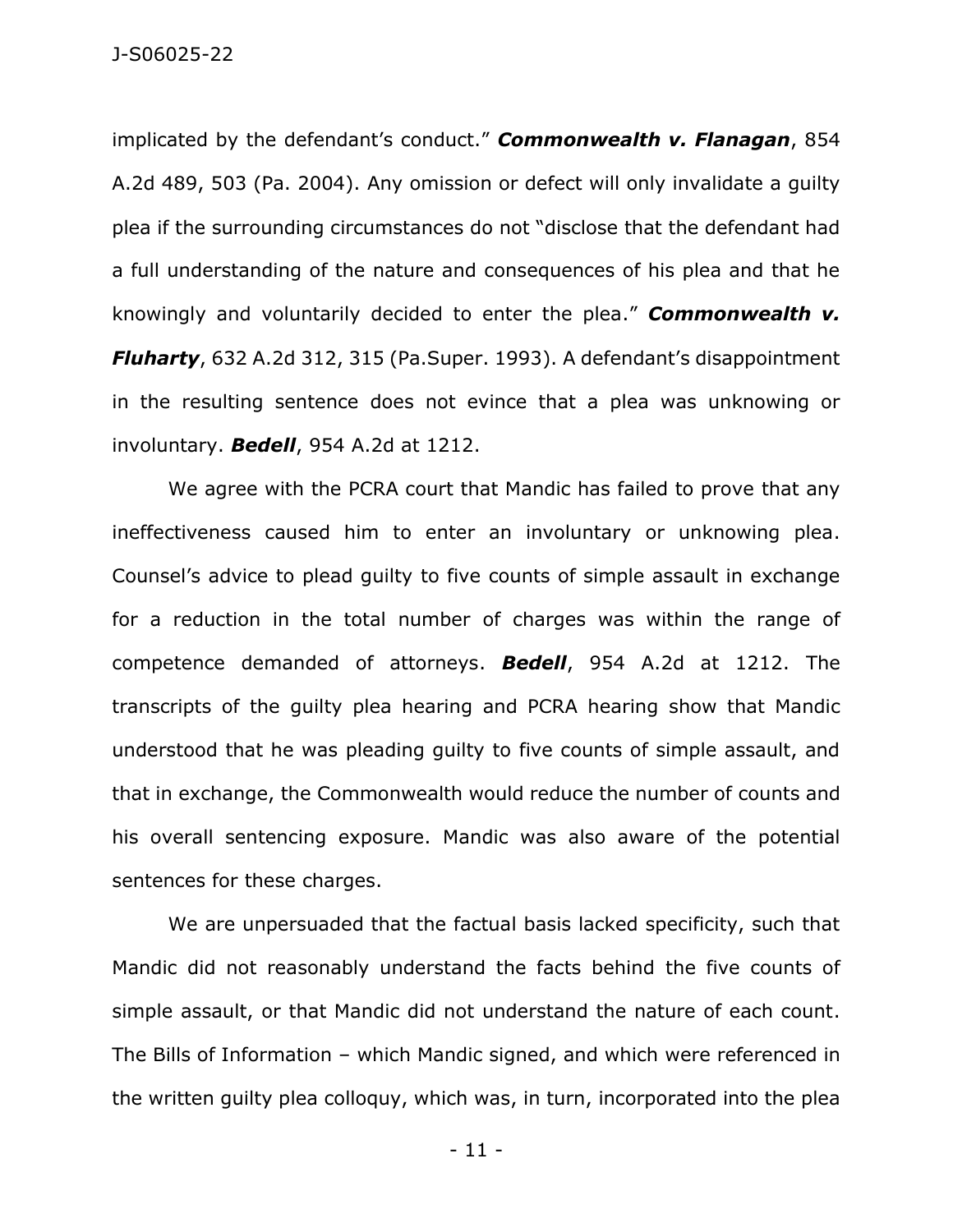proceedings – state that each count of simple assault corresponded to a different victim, and together spanned the entirety of 2017. When stating the factual basis at the plea hearing, the prosecutor said, "During this 2017 calendar year, on more than one occasion, [Mandic] did hit and or kick and or punch and or choke each of the [aforementioned] children which did cause bodily injury to each child." N.T., 11/1/18, at 5. The prosecutor made it plain that the five counts did not represent five discrete instances of abuse, but multiple occasions of abuse of each of five children over the course of a year.

Accordingly, at sentencing, Mandic's trial counsel aptly described the assaults as a "course of conduct." N.T., 12/20/18, at 8. Mandic also testified before the court at sentencing without denying any of the statements made by the prosecutor regarding the multiple instances of abuse. *Id.* at 11-12. While Mandic testified at the PCRA hearing that he did not commit the assaults as described in "the report,"<sup>3</sup> he stated he nonetheless agreed to plead guilty because his trial counsel advised he would receive a reduced sentence. N.T., 3/22/21, at 30. The totality of the circumstances therefore indicate that Mandic knew and understood that he was pleading to only five counts of simple assault in order to reduce his sentencing exposure, but that each count represented multiple instances of abuse. *Bedell*, 954 A.2d at 1212.

Moreover, we find no merit to Mandic's argument that his plea was a nullity because he was unsworn at the time the prosecutor stated the factual

\_\_\_\_\_\_\_\_\_\_\_\_\_\_\_\_\_\_\_\_\_\_\_\_\_\_\_\_\_\_\_\_\_\_\_\_\_\_\_\_\_\_\_\_

<sup>&</sup>lt;sup>3</sup> It is unclear from the testimony whether Mandic was disagreeing with the allegations in the affidavit of probable cause or the PSI.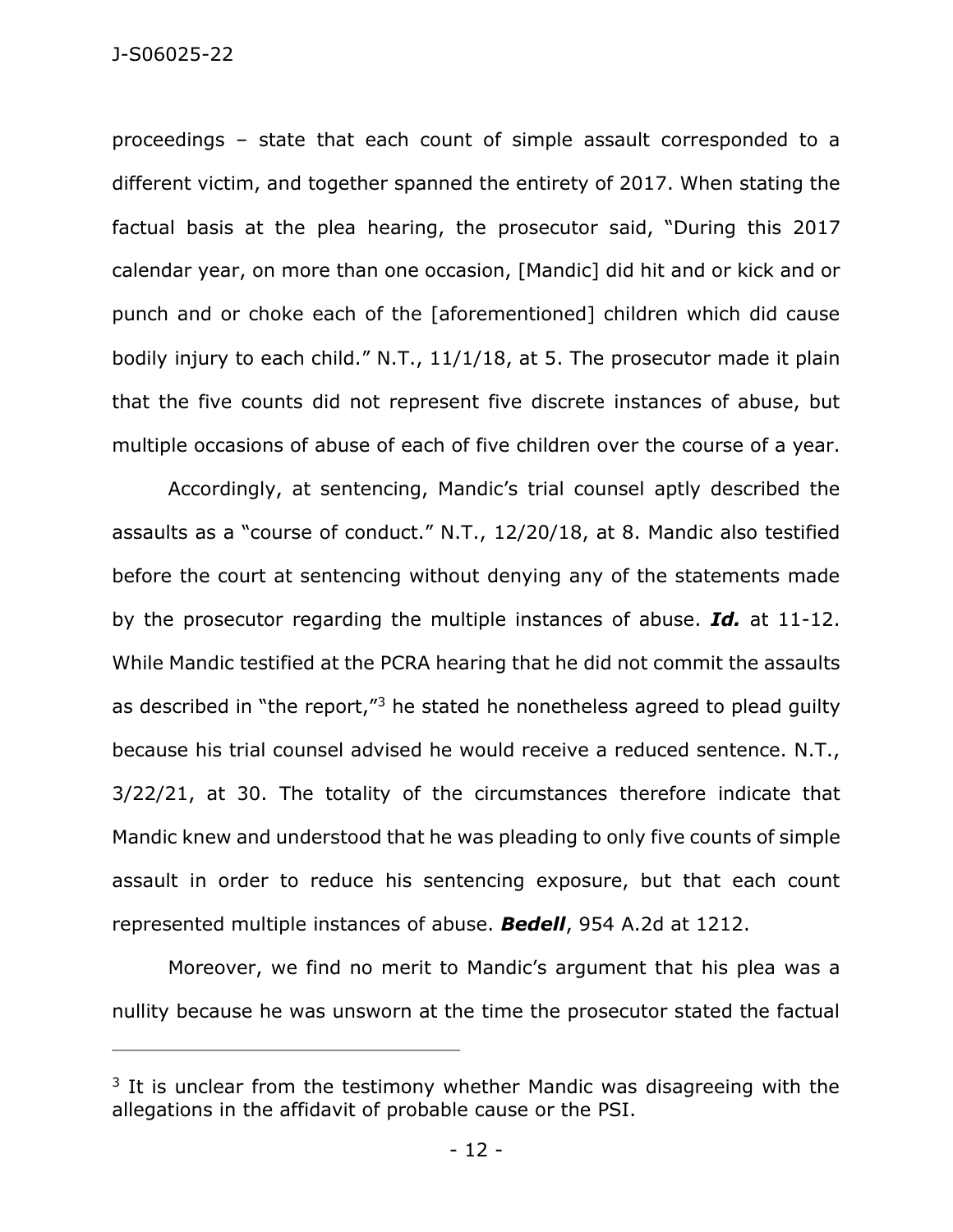basis, or that counsel was ineffective for failing to object or move to withdraw the plea on that basis. Had Mandic's trial counsel objected at the plea hearing, the remedy would have been to have Mandic swear an oath and to proceed with the colloquy. Mandic does not argue that, had he been sworn to tell the truth, he would have answered differently when the prosecutor recited the factual basis and asked Mandic if he agreed. To the contrary, Mandic testified that he agreed to the factual basis, based on his attorney's advice. *Id.* at 31. Moreover, he does not claim that the failure to swear him in somehow interfered with his ability to enter a voluntary and knowing plea. This defect does not justify invalidating the plea. *Fluharty*, 632 A.2d at 315.

To the extent that Mandic argues his counsel was ineffective for failing to object to statements made by the prosecutor at sentencing or contained in the PSI, on the basis that they were incorrect or did not comport with the charges, his challenge goes to the discretionary aspects of Mandic's sentence and does not form a basis for withdrawing a plea. Mandic has not proven that the PCRA court erred in denying relief on his claim that prior counsel was ineffective in connection with his guilty plea.

Order affirmed.